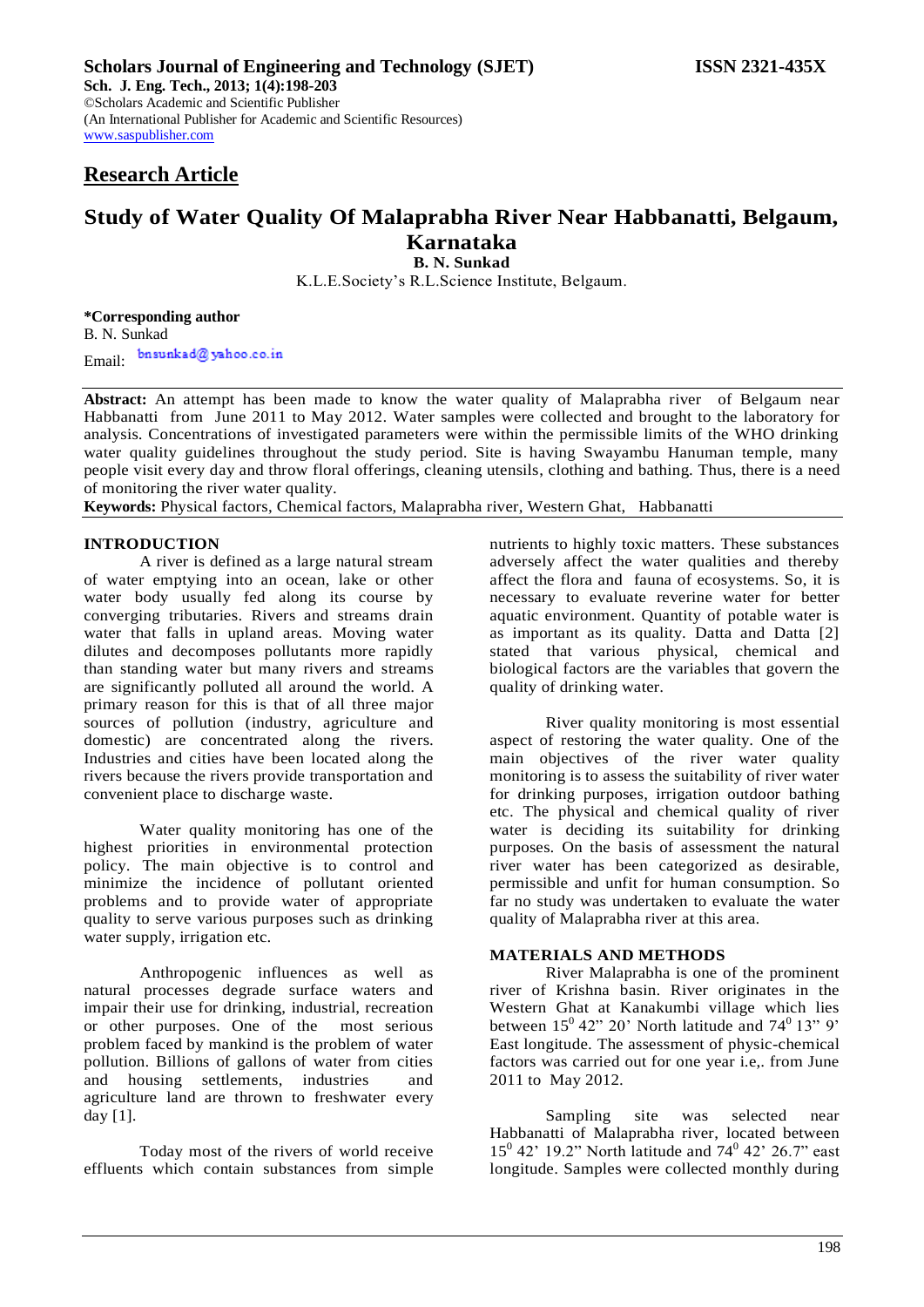7.30 am to 9.00 am and this was uniformly maintained throughout the study period. Collected water samples were brought to the laboratory for analysis of physico-chemical factors following the procedures of standard methods [3] and [4]. Physico-chemical parameters such as temperature, pH were measured at site only. Remaining parameters such as dissolved oxygen, biochemical oxygen demand, EC, total solids, sodium, potassium, total hardness, calcium, magnesium nitrate iron and fluoride were analyzed in the laboratory. Data for rainfall obtained from District Statistical Office. After analysis statistical application such as standard deviation, simple correlation coefficient test was used.

# **RESULTS AND DISCUSSION**

The data on physico-chemical analysis has been presented in Table 1, Seasonal variations of Physico-chemical parameters and Simple correlation test was presented in Table 2 & 3 respectively.

The physico-chemical factors of natural water body may vary substantially at different seasons of the study period. The factors contributing to such changes include topography of the area, atmospheric precipitation by rain and other meteorological forces in and around water body.

Water bodies undergo temperature variations along with normal climatic fluctuations. These variations occur seasonally and in some water bodies over a period of 24 hours. Temperature affects physical, chemical and biological processes in water bodies. As water temperature increases, the rate of chemical reactions increases with the evaporation of water. High water temperature enhances taste, odour, colour and corrosion problems [5]. Cool water is generally more potable than warm water. In the present study temperature ranged from  $22<sup>0</sup>C$  to 31 <sup>0</sup>C. Higher temperatures were recorded in summer . Similar observations made by Goudar et al[6] in Tunga river of Shivamogga. Temperature inversely correlated with rainfall, DO, Fe and nitrate. It was positively correlated with TDS, EC, chloride, sodium and potassium.

Rain is a type of precipitation, a product of the condensation of atmospheric water vapour that is released on the earth's surface. Rainfall can be a significant source of variation in surface water quality. Runoff can improve, degrade or not alter the water quality of streams depending on the land use, slope, soil type. Rainfall in both the sites was ranged between 30 mm to 745.7 mm. Maximum rainfall observed in the month of August and

minimum rainfall 30 mm in May. There was no rainfall from December to April.

pH is regarded as a measure of concentration of hydrogen ions in water and refers not only the scale intensity of acidity or alkalinity but also serves as an important index for the degree of pollution [7]. pH value ranged between 6.9 to 8.42. pH value indicate slightly acidic to alkaline condition and found within permissible limit of 6.8 to 8.5 as per BIS[8]. Similar observations were recorded by [9] and [6].

BOD is an important parameter that indicates the magnitude of water pollution by oxidizable organic matter. Values ranged between 0.8 mg/l to2.6 mg/l. Similar observations recorded by Agarwal and Arora [10] in Koushalya river. Maximum values recorded in summer could be a result of reduced rate of water flow, degradation of organic matter and accumulation of wastes due to anthropogenic activities, while low BOD values during monsoon could be attribute to the dilution of river water [11].

Dissolved oxygen is essential for sustaining the plant and animal life in any aquatic system. In the present study. Do values ranged between 5.9 mg/l to 8.5 mg/l. Maximum values observed in monsoon and minimum values observed in summer because solubility of oxygen decreases with increase in temperature, it is in concurrence with [12]and [13].

Total dissolved solid is a measure of the solid materials dissolved in the river water. This includes salts, some organic materials .Waters with higher solids content have laxative and sometimes the reverse effect upon people whose bodies are not adjusted to them. TDS consist of oxygen demanding wastes, disease causing agents, which can cause immense harm to public health [14] .TDS is the common indicator of polluted waters. In the present study TDS values ranged between 86 mg/l to 288 mg/l. Maximum values were recorded in summer followed by winter and monsoon. Maximum value was observed in April, this may be due to the domestic sewage mixed with river water.

Electrical conductivity is a numerical expression of the ability of an aqueous solution to carry an electric current. As most of the salts in the water are present in the ionic form, are responsible to conduct electrical current. Electrical conductance values recorded from 130 µ mhos/cm to 470 µ mhos/cm. Maximum values were recorded in the month of April and March, it may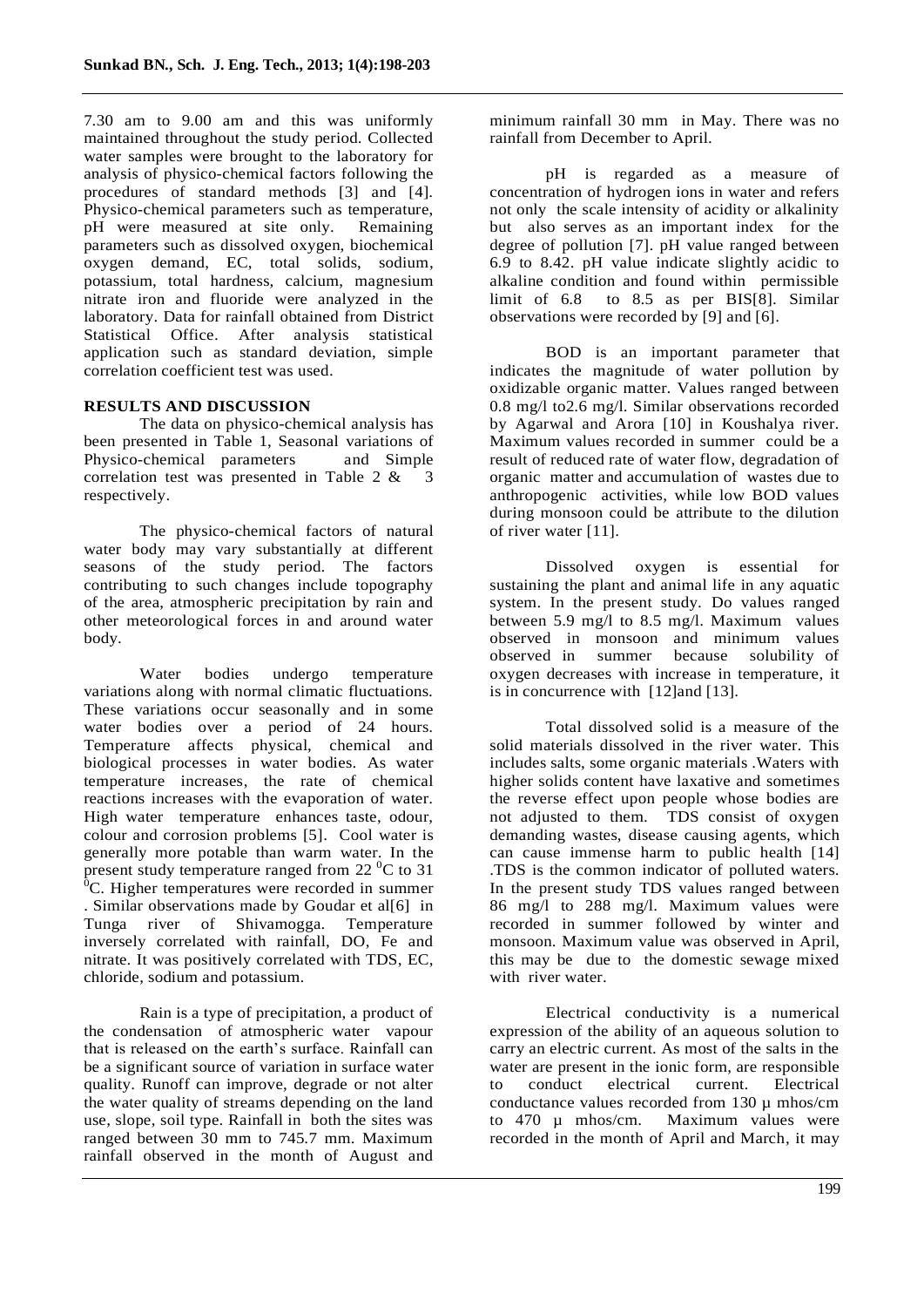be due to the addition of raw sewage from the surroundings and due to anthropogenic activities.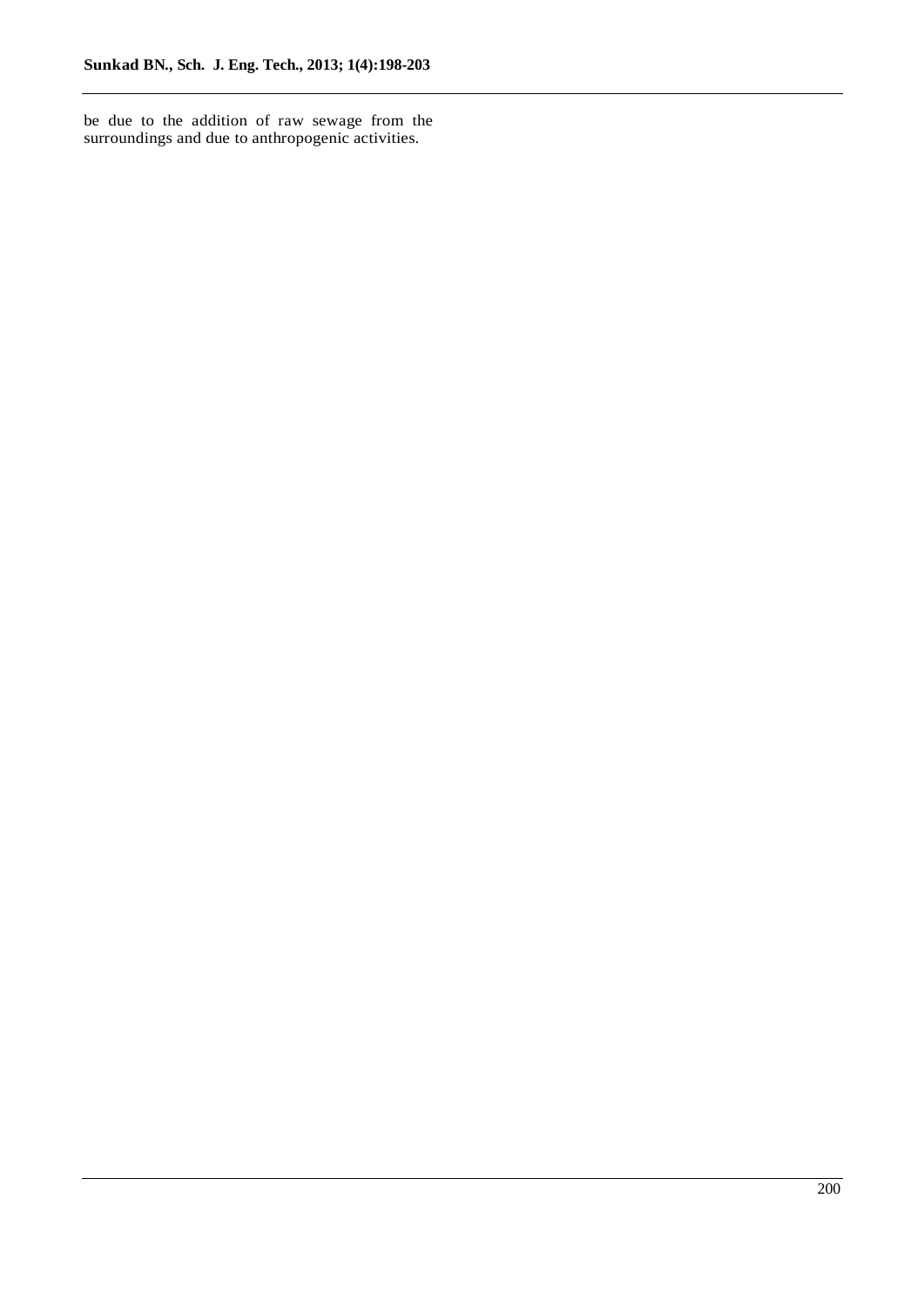|              | Temp | Rain           | pH   | <b>BOD</b> | D <sub>O</sub> | TDS | EС  | $\bf C$ | Na             | K                    | $SO_4$ | TH  | Ca   | Mg    | NO <sub>3</sub> | Fe   |
|--------------|------|----------------|------|------------|----------------|-----|-----|---------|----------------|----------------------|--------|-----|------|-------|-----------------|------|
|              |      | fall           |      |            |                |     |     |         |                |                      |        |     |      |       |                 |      |
| June 2011    | 22   | 725.6          | 7.33 | 1.0        | 6.2            | 240 | 380 | 44      | 6.4            |                      | 20.4   | 140 | 29   | 18.2  | 3.8             | 1.0  |
| July         | 22   | 673.8          | 7.8  | 1.6        | 6.2            | 86  | 130 | 28      | $\overline{2}$ | 1.6                  | 7.8    | 46  | 9.6  | 5.34  | 4.4             | .46  |
| August       | 24   | 745.7          | 8.42 | 0.3        | 8.5            | 118 | 170 | 26      | 2.5            | .9                   | 9.2    | 80  | 15   | 10.32 | 4.44            | 1.00 |
| September    | 26   | 469.2          | 7.1  | 0.9        | 7.5            | 110 | 170 | 24      | 3.4            | 2                    | 10     | 58  | 15.2 | 4.86  | 3.74            | .78  |
| October      | 26   | 255.6          | 6.9  | 0.9        | 7.6            | 98  | 162 | 28      | $\overline{4}$ | $\cdot$ <sup>8</sup> | 8      | 46  | 14.2 | 2.55  | 3.86            | 0.3  |
| November     | 28   | 30             | 7.4  | 1.5        | $\mathbf{r}$   | 110 | 180 | 30      | 6              | 1.2                  | 10.2   | 48  | 16.1 | .88   | 2.86            | 0.41 |
| December     | 30   | 0 <sup>0</sup> | 7.6  | 1.4        | 6              | 160 | 290 | 56      | 9.5            | 1.4                  | 10.1   | 70  | 26   | .21   | 3               | .2   |
| January 2012 | 30   | 0 <sup>0</sup> | 7.7  | 1.8        | 6              | 195 | 300 | 70      | 12             | 3.1                  | 14.5   | 82  | 26   | 4.13  | 1.86            | 0.3  |
| February     | 30   | 0 <sup>0</sup> | 7.6  | 2.1        | 5.9            | 240 | 340 | 86      | 14             | 5.2                  | 14     | 100 | 43   | 1.82  | 2.46            | 0.3  |
| March        | 31   | 0 <sup>0</sup> | 7.46 | 2.22       | $\mathbf{r}$   | 238 | 346 | 84      | 12.1           | 4.1                  | 15     | 94  | 18.4 | 1.66  | 2.34            | 0.3  |
| April        | 30   | 0 <sup>0</sup> | 7.8  | 1.1        | 7.2            | 288 | 470 | 90      | 9.2            | 2.2                  | 18     | 104 | 26   | 9.47  | 2.76            | 0.25 |
| May          | 30   | 9.4            | 7.3  | 1.3        | 6.2            | 265 | 430 | 54      | 11.4           | 2.7                  | 31.4   | 88  | 19   | 9.84  | 1.78            | 0.28 |

**Table 1: Monthly variations in Physico-chemical factors of Malaprabha river at Habbanatti** 

All are average values, expressed in mg/l except temp( $C^0$ ), pH and Conductivity ( $\mu$  mhos/cm), Rainfall in mm, BDL=Below Detectable Limit)

|                  | <b>Monsoon</b>    | Winter             | <b>Summer</b>      |
|------------------|-------------------|--------------------|--------------------|
| Temp             | $23.5 \pm 0.95$   | $28.5 \pm 0.95$    | $30.25 \pm 0.25$   |
| Rainfall         | $653.5 \pm 63.28$ | $71.4 \pm 61.8$    | $2.35 \pm 2.35$    |
| pH               | $7.66 \pm 0.23$   | $7.4 \pm 0.17$     | $7.54 \pm 0.10$    |
| <b>BOD</b>       | $.95 \pm 0.26$    | $1.47 \pm 0.18$    | $2.08 \pm 0.28$    |
| DO.              | $7.1 \pm 0.55$    | $6.65 \pm 0.39$    | $6.57 \pm 0.31$    |
| <b>TDS</b>       | $138.5 \pm 34.5$  | $140.75 \pm 22.52$ | $257.75 \pm 11.80$ |
| EC               | $212.5 \pm 56.6$  | $233 \pm 36.04$    | $396.5 \pm 31.97$  |
| C <sub>1</sub>   | $30.5 \pm 4.57$   | $46 \pm 10.23$     | $78.5 \pm 8.26$    |
| Na               | $3.57 \pm 0.98$   | $7.87 \pm 1.78$    | $11.6 \pm 0.99$    |
| K                | $1.37 \pm 0.25$   | $1.62 \pm 0.5$     | $3.55 \pm 0.68$    |
| SO <sub>4</sub>  | $11.85 \pm 2.88$  | $10.7 \pm 1.36$    | $19.6 \pm 4.02$    |
| <b>TH</b>        | $81 \pm 20.88$    | $61.5 \pm 8.73$    | $96.5 \pm 3.5$     |
| Ca               | $17.2 \pm 4.14$   | $20.57 \pm 3.15$   | $26.6 \pm 5.73$    |
| Mg               | $9.68 \pm 3.09$   | $2.44 \pm 0.62$    | $8.19 \pm 2.17$    |
| N <sub>O</sub> 3 | $4.09 \pm .18$    | $2.89 \pm 0.40$    | $2.33 \pm .20$     |
| Fe               | $0.81 \pm .12$    | $0.302 \pm 0.11$   | $.28 \pm 0.05$     |

|  | Table 2: Average seasonal variations in Physico-chemical factors of Malaprabha river at Habbanattiduring 2011-12. |  |  |  |  |  |
|--|-------------------------------------------------------------------------------------------------------------------|--|--|--|--|--|
|--|-------------------------------------------------------------------------------------------------------------------|--|--|--|--|--|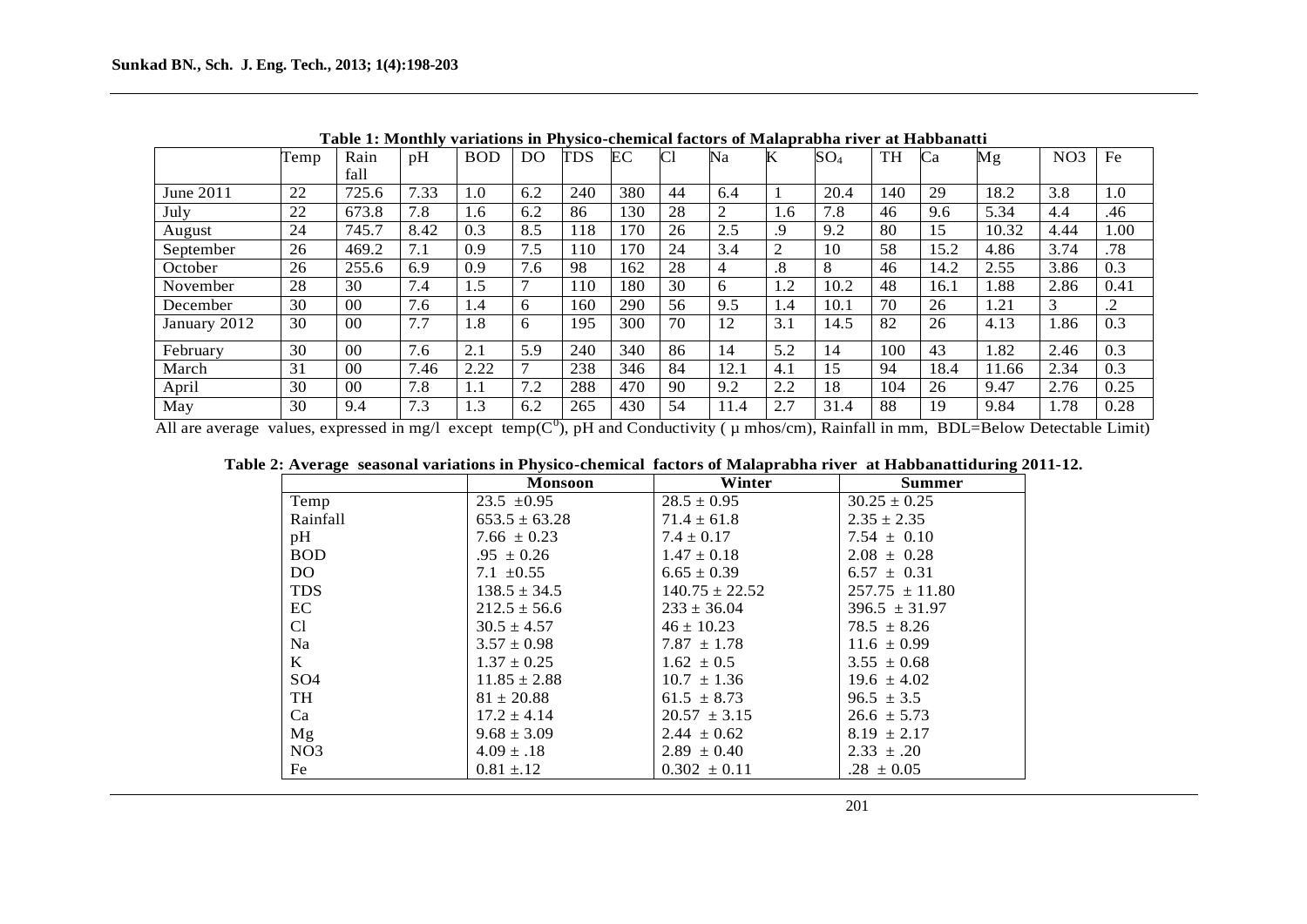|                 | Temp  | RF        | pH      | <b>BOD</b> | <b>DO</b>                                        | <b>TDS</b> | EC      | C <sub>1</sub> | Na                                               | K        | SO <sub>4</sub> | TH       | Ca       | Mg      | Fe<br>NO <sub>3</sub> |
|-----------------|-------|-----------|---------|------------|--------------------------------------------------|------------|---------|----------------|--------------------------------------------------|----------|-----------------|----------|----------|---------|-----------------------|
| Temp            | 1.000 | $-.956**$ | $-.094$ | .554       | $-.253$                                          | .530*      | $.535*$ | .739**         | .833**                                           | $.638*$  | .313            | .081     | .409     | $-.329$ | $-.879**-.763**$      |
| RF              |       | 1.000     | .234    | $-.609*$   | .359                                             | $-.459$    | $-.482$ | $-.676**$      |                                                  | $-.554*$ | $-.279$         | .017     | $-.388$  | .435    | .874**<br>$.867**$    |
|                 |       |           |         |            |                                                  |            |         |                | .794**                                           |          |                 |          |          |         |                       |
| pH              |       |           | 1.000   | $-.138$    | .175                                             | .029       | $-.007$ | .140           | $-.054$                                          | .013     | $-.152$         | .153     | .054     | .140    | .172<br>.225          |
| <b>BOD</b>      |       |           |         | 1.000      | $-.675**$                                        | .335       | .269    | $.627*$        | $.707**$                                         | .778**   | .103            | .071     | .389     | $-.251$ | $-.636*-.636*$        |
|                 |       |           |         |            |                                                  |            |         |                |                                                  |          |                 |          |          |         |                       |
| DO.             |       |           |         |            | 1.000                                            | $-.392$    | $-.408$ | -.418          | $-.588*$                                         | $-.426$  | $-.369$         | $-.269$  | $-.533*$ | .119    | $.507*$<br>.438       |
| <b>TDS</b>      |       |           |         |            |                                                  | 1.000      | .984**  | $.837**$       | $.781**$                                         | .564*    | .797**          | $.828**$ | $.650*$  | .487    | $-.671**$<br>$-.259$  |
| EC              |       |           |         |            |                                                  |            | 1.000   | $.797**$       | $.747**$                                         | .451     | $.815**$        | $.794**$ | $.611*$  | .464    | $-.666$ ** $-.295$    |
| C <sub>1</sub>  |       |           |         |            |                                                  |            |         | 1.000          | $.881**$                                         | $.768**$ | .409            | $.572*$  | $.695**$ | .097    | $-.721**-.554*$       |
| Na              |       |           |         |            |                                                  |            |         |                | 1.000                                            | $.805**$ | .538*           | .488     | $.724**$ | $-.036$ | $-.909**-.600*$       |
| $\bf K$         |       |           |         |            |                                                  |            |         |                |                                                  | 1.000    | .288            | .311     | .594*    | $-.105$ | $-.670**-.442$        |
| SO <sub>4</sub> |       |           |         |            |                                                  |            |         |                |                                                  |          | 1.000           | $.618*$  | .295     | $.535*$ | $-.603*$<br>$-.114$   |
| TH              |       |           |         |            |                                                  |            |         |                |                                                  |          |                 | 1.000    | $.659**$ | .739**  | $-.272$<br>.252       |
| Ca              |       |           |         |            |                                                  |            |         |                |                                                  |          |                 |          | 1.000    | $-.010$ | $-.466$<br>$-.185$    |
| Mg              |       |           |         |            |                                                  |            |         |                |                                                  |          |                 |          |          | 1.000   | $.553*$<br>.113       |
| NO <sub>3</sub> |       |           |         |            |                                                  |            |         |                |                                                  |          |                 |          |          |         | 1.000<br>$.659**$     |
| Fe              |       |           |         |            |                                                  |            |         |                |                                                  |          |                 |          |          |         | 1.000                 |
|                 |       |           |         |            | $**$ Correlation is significant at the 0.01 lays |            |         |                | $*$ Correlation is significant at the 0.05 lavel |          |                 |          |          |         |                       |

|  |  | Table 3: Simple correlation coefficient test between physico-chemical factors of Malaprabha river near Habbanatti. |  |
|--|--|--------------------------------------------------------------------------------------------------------------------|--|
|  |  |                                                                                                                    |  |

\*\* Correlation is significant at the 0.01 level, \* Correlation is significant at the 0.05 level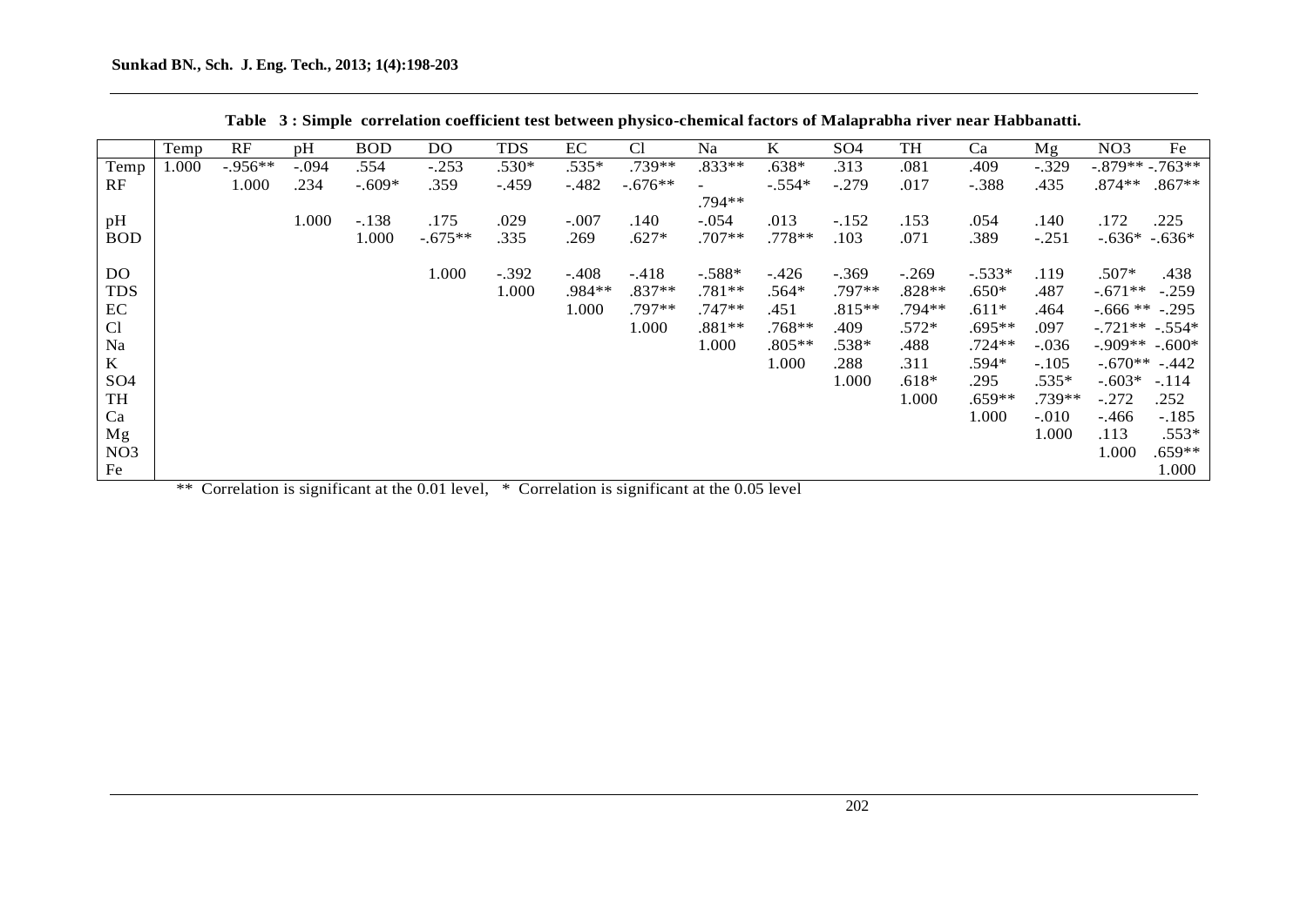Chlorides are widely distributed in nature. Presence of chloride ions in drinking water sources can be attributed to the dissolution of salt deposits, effluents from chemical industries, sewage, irrigation, drainage. Each of these sources may result in local contamination of surface and groundwater. In potable water, the salty taste produced by chloride concentration is variable and depends on the chemical composition of the water. In the present study chloride values fluctuate between 24 to 90 mg/l. Higher chloride concentration recorded in summer season, this may be due to increased temperature and evapotranspiration of water [15]. Chlorides are troublesome in irrigation water and also harmful to aquatic life [16].

All natural waters contain some sodium, since sodium salts are highly water soluble and it is one of the most abundant elements on earth. Increased concentrations in surface waters may arise from sewage and industrial effluents. Sodium values were ranged between 2 to 12.1 mg/l. The World Health Organization guideline limit for sodium in drinking water is 200 mg/l. Potassium is found in low concentrations in natural waters since rocks which contain potassium are relatively resistant to weathering. In the present study potassium values were recorded from 0.9 to 5.2 mg/l.

Sulphate occurs in natural waters in concentration ranging from a few to several thousand milligrams per liter. Generally sulphates are present in all aquatic systems because of physical and chemical weathering of rocks containing sulphates and oxidation products of disulphides [17].The sulphates are derived from discharge of domestic sewage, surface and agriculture runoff [13]. Sulphate values were ranged between 7.8 mg/l to 31.4 mg/l. Its value is much lower than the permissible limit as prescribed by WHO and BIS standards. High concentration of sulphate was appeared in the month of May this may be due to the discharge of industrial wastes to the river. High sulphates in water along with sodium interference with the normal functioning of intestine causing gastrointestinal irritation and stomach trouble .

Present study clearly indicates that most of the parameters analysed in the Malaprabha river near Habbanatti were in acceptable range as prescribed by [8] and [5]. The river at this point is suitable for drinking, bathing, recreation, irrigation purposes. But presence of Swayambu Hanuman temple, every Saturday lot of people visit and throw wastes. People, particularly those living along the banks of river, should realize that the

Total hardness values were recorded from 46 mg/l to 140 mg/l. Maximum value recorded in the month of June and minimum values were recorded in July and October . Seasonally higher values were recorded in summer months. Total hardness was higher in summer but Jayakumar et al [18] noticed higher values in monsoon. However, [19] and [20] do not consider the hardness of water as a pollution parameter. According to them it only indicates water quality in terms of calcium and magnesium.

Calcium is an essential element for all organisms and is incorporated into the shells of many aquatic invertebrates and bones of vertebrates. Calcium is present in all waters as Ca and is readily dissolved from rocks rich in calcium minerals. Industrial as well as water and waste water treatment, processes also contribute calcium to surface water. Calcium and Magnesium values were fluctuated between 9.6 mg/l to 29 mg/l and 1.21 mg/l to 18.2 mg/l respectively.

The main source of nitrate is the decomposition and biodegradation of organic matter. Increased levels of nitrate may be due to the intrusion of sewage and industrial effluents into the river. Unpolluted natural water contains usually minute amount of nitrate. In the present study nitrate level ranged between 1.78 mg/l and 4.44 mg/l. Lower values indicates unpolluted and due to excessive rainfall. Seasonally nitrate level was low in summer. Similar observation was recorded by Swarnalatha and Narsingrao, [21] in Banjar lake of Hyderabad.

## **CONCLUSION**

Iron values were fluctuated between 0.2 mg/l and 1.0 mg/l. The iron contents of some of the water samples are higher than the guidelines value of 0.3 mg/l [5] but they are within the permissible limits .The presence of higher concentration of iron may be due to leaching of iron containing rocks and mineral. Excess iron dosage through drinking water may cause general weakness, constipation, muscle weakness, vomiting, high pulse rate, hypertension etc .

river is for them and they are for the river and not a waste disposal site. Anthropogenic activities must be reduced and continuous monitoring of river is essential. It can be concluded that the river water is within the safe limits and is fit for consumption.

## **ACKNOWLEDGEMENT**

Author is grateful to University Grants Commission, New Delhi for awarding Major